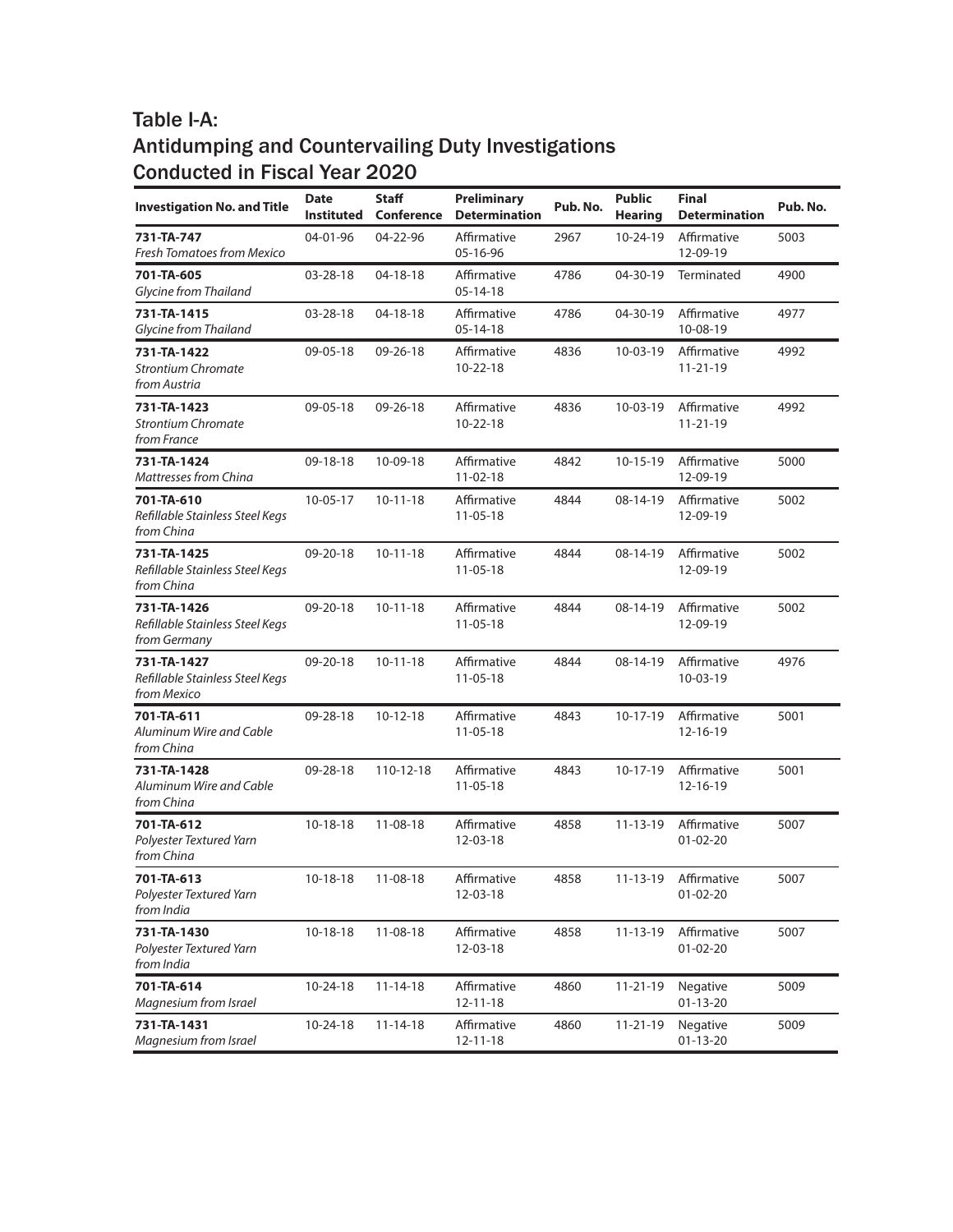| <b>Investigation No. and Title</b>                                  | Date<br><b>Instituted</b> | <b>Staff</b><br>Conference | Preliminary<br><b>Determination</b> | Pub. No. | <b>Public</b><br><b>Hearing</b> | <b>Final</b><br><b>Determination</b> | Pub. No. |
|---------------------------------------------------------------------|---------------------------|----------------------------|-------------------------------------|----------|---------------------------------|--------------------------------------|----------|
| 701-TA-615<br><b>Fabricated Structural Steel</b><br>from Canada     | 02-04-19                  | $02 - 25 - 19$             | Affirmative<br>03-22-19             | 4878     | $01 - 28 - 20$                  | Terminated                           | 5031     |
| 701-TA-616<br><b>Fabricated Structural Steel</b><br>from China      | 02-04-19                  | $02 - 25 - 19$             | Affirmative<br>03-22-19             | 4878     | $01 - 28 - 20$                  | Negative<br>03-16-20                 | 5031     |
| 701-TA-617<br><b>Fabricated Structural Steel</b><br>from Mexico     | 02-04-19                  | $02 - 25 - 19$             | Affirmative<br>03-22-19             | 4878     | $01 - 28 - 20$                  | Negative<br>03-16-20                 | 5031     |
| 731-TA-1432<br><b>Fabricated Structural Steel</b><br>from Canada    | 02-04-19                  | $02 - 25 - 19$             | Affirmative<br>03-22-19             | 4878     | $01 - 28 - 20$                  | Negative<br>03-16-20                 | 5031     |
| 731-TA-1433<br><b>Fabricated Structural Steel</b><br>from China     | 02-04-19                  | $02 - 25 - 19$             | Affirmative<br>03-22-19             | 4878     | $01 - 28 - 20$                  | Negative<br>03-16-20                 | 5031     |
| 731-TA-1434<br><b>Fabricated Structural Steel</b><br>from Mexico    | 02-04-19                  | $02 - 25 - 19$             | Affirmative<br>03-22-19             | 4878     | $01 - 28 - 20$                  | Negative<br>03-16-20                 | 5031     |
| 701-TA-618<br>Carbon and Alloy Steel<br>Threaded Rod from China     | 02-21-19                  | $03-14-19$                 | Affirmative<br>04-08-19             | 4885     | $10-15-19$                      | Affirmative<br>04-03-20              | 5040     |
| 701-TA-619<br>Carbon and Alloy Steel<br>Threaded Rod from India     | $02 - 21 - 19$            | $03-14-19$                 | Affirmative<br>04-08-19             | 4885     | $10-15-19$                      | Affirmative<br>04-03-20              | 5040     |
| 731-TA-1441<br>Carbon and Alloy Steel<br>Threaded Rod from China    | 02-21-19                  | 03-14-19                   | Affirmative<br>04-08-19             | 4885     | $10 - 15 - 19$                  | Affirmative<br>04-03-20              | 5040     |
| 731-TA-1442<br>Carbon and Alloy Steel<br>Threaded Rod from India    | $02 - 21 - 19$            | $03-14-19$                 | Affirmative<br>04-08-19             | 4885     | $10-15-19$                      | Affirmative<br>04-03-20              | 5040     |
| 731-TA-1443<br>Carbon and Alloy Steel<br>Threaded Rod from Taiwan   | 02-21-19                  | $03-14-19$                 | Affirmative<br>04-08-19             | 4885     | $10-15-19$                      | Affirmative<br>$01 - 23 - 20$        | 5013     |
| 731-TA-1444<br>Carbon and Alloy Steel<br>Threaded Rod from Thailand | $02 - 21 - 19$            | 03-14-19                   | Affirmative<br>04-08-19             | 4885     | $10-15-19$                      | Affirmative<br>12-05-19              | 4998     |
| 731-TA-1435<br>Acetone from Belgium                                 | 02-22-19                  | 03-12-19                   | Affirmative<br>04-05-19             | 4884     | $10 - 21 - 19$                  | Affirmative<br>03-17-20              | 4997     |
| 731-TA-1436<br>Acetone from Korea                                   | 02-22-19                  | 03-12-19                   | Affirmative<br>04-05-19             | 4884     | $10 - 21 - 19$                  | Affirmative<br>03-17-20              | 4997     |
| 731-TA-1438<br>Acetone from Singapore                               | 02-22-19                  | 03-12-19                   | Affirmative<br>04-05-19             | 4884     | $10-21-19$                      | Affirmative<br>12-05-19              | 5038     |
| 731-TA-1439<br>Acetone from South Africa                            | 03-07-18                  | 03-12-19                   | Affirmative<br>04-05-19             | 4884     | $10-21-19$                      | Affirmative<br>03-17-20              | 4997     |
| 731-TA-1440<br>Acetone from Spain                                   | 02-22-19                  | 03-12-19                   | Affirmative<br>04-05-19             | 4884     | $10 - 21 - 19$                  | Affirmative<br>12-05-19              | 5038     |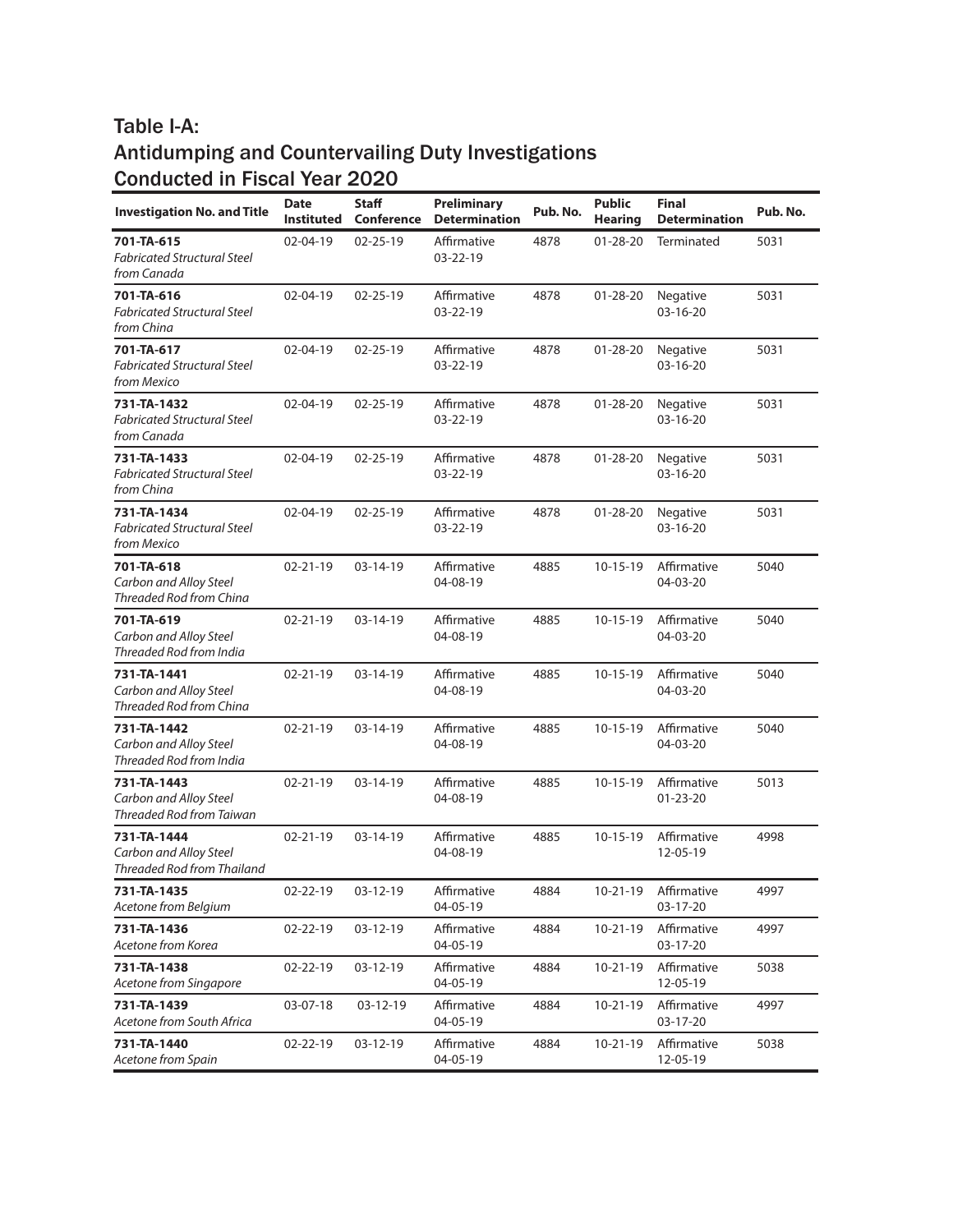| <b>Investigation No. and Title</b>                                 | <b>Date</b><br>Instituted | <b>Staff</b><br><b>Conference</b> | Preliminary<br><b>Determination</b> | Pub. No. | <b>Public</b><br><b>Hearing</b> | <b>Final</b><br><b>Determination</b> | Pub. No. |
|--------------------------------------------------------------------|---------------------------|-----------------------------------|-------------------------------------|----------|---------------------------------|--------------------------------------|----------|
| 701-TA-620<br>Wooden Cabinets and<br>Vanities from China           | 03-06-19                  | $03 - 27 - 19$                    | Affirmative<br>04-22-19             | 4891     | 02-20-20                        | Affirmative<br>04-13-20              | 5042     |
| 731-TA-1445<br>Wooden Cabinets and<br>Vanities from China          | 03-06-19                  | 03-27-19                          | Affirmative<br>04-22-19             | 4891     | $02 - 20 - 20$                  | Affirmative<br>04-13-20              | 5042     |
| 731-TA-1446<br>Sodium Sulfate Anhydrous<br>from Canada             | 03-28-19                  | 04-18-19                          | Affirmative<br>05-13-19             | 4895     | 03-19-20                        | Negative<br>05-13-20                 | 5050     |
| 701-TA-621<br>Ceramic Tile from China                              | 04-10-19                  | $05 - 01 - 19$                    | Affirmative<br>05-28-19             | 4989     | 04-02-20                        | Affirmative<br>05-21-20              | 5053     |
| 731-TA-1447<br>Ceramic Tile from China                             | 04-10-19                  | $05 - 01 - 19$                    | Affirmative<br>05-28-19             | 4989     | 04-02-20                        | Affirmative<br>$05 - 21 - 20$        | 5053     |
| 701-TA-622<br>Dried Tart Cherries from<br>Turkey                   | 04-23-19                  | $05-14-19$                        | Affirmative<br>06-07-19             | 4902     | 12-03-19                        | Negative<br>$01 - 27 - 20$           | 5014     |
| 731-TA-1448<br><b>Dried Tart Cherries from</b><br>Turkey           | 04-23-19                  | $05-14-19$                        | Affirmative<br>06-07-19             | 4902     | 12-03-19                        | Negative<br>$01 - 27 - 20$           | 5014     |
| 701-TA-623<br>Vertical Metal File Cabinets<br>from China           | 04-30-19                  | $05 - 21 - 19$                    | Affirmative<br>06-14-19             | 4914     | 10-08-19                        | Affirmative<br>12-09-19              | 4995     |
| 731-TA-1449<br>Vertical Metal File Cabinets<br>from China          | 04-30-19                  | $05 - 21 - 19$                    | Affirmative<br>06-14-19             | 4914     | 10-08-19                        | Affirmative<br>12-09-19              | 4995     |
| 701-TA-624<br><b>Quartz Surface Products</b><br>from India         | 05-08-19                  | 05-29-19                          | Affirmative<br>06-24-19             | 4919     | 04-29-20                        | Affirmative<br>06-15-20              | 5061     |
| 701-TA-625<br><b>Quartz Surface Products</b><br>from Turkey        | 05-08-19                  | 05-29-19                          | Affirmative<br>06-24-19             | 4919     | 04-29-20                        | Affirmative<br>06-15-20              | 5061     |
| 731-TA-1450<br><b>Quartz Surface Products</b><br>from India        | 05-08-19                  | 05-29-19                          | Affirmative<br>06-24-19             | 4919     | 04-29-20                        | Affirmative<br>$06 - 15 - 20$        | 5061     |
| 731-TA-1451<br><b>Ouartz Surface Products</b><br>from Turkey       | 05-08-19                  | 05-29-19                          | Affirmative<br>06-24-19             | 4919     | 04-29-20                        | Affirmative<br>06-15-20              | 5061     |
| 701-TA-626<br><b>Certain Collated Steel Staples</b><br>from China  | $06-10-19$                | 06-27-19                          | Affirmative<br>07-22-19             | 4939     | 05-27-20                        | Affirmative<br>07-13-20              | 5085     |
| 731-TA-1452<br><b>Certain Collated Steel Staples</b><br>from China | 06-10-19                  | $06 - 27 - 19$                    | Affirmative<br>$07 - 22 - 19$       | 4939     | 05-27-20                        | Affirmative<br>07-13-20              | 5085     |
| 701-TA-627<br><b>Utility Scale Wind Towers</b><br>from Canada      | 07-09-19                  | 07-30-19                          | Affirmative<br>08-23-19             | 4952     | 06-25-20                        | Affirmative<br>08-20-20              | 5101     |
| 701-TA-628<br><b>Utility Scale Wind Towers</b><br>from Indonesia   | 07-09-19                  | 07-30-19                          | Affirmative<br>08-23-19             | 4952     | 06-25-20                        | Affirmative<br>08-20-20              | 5101     |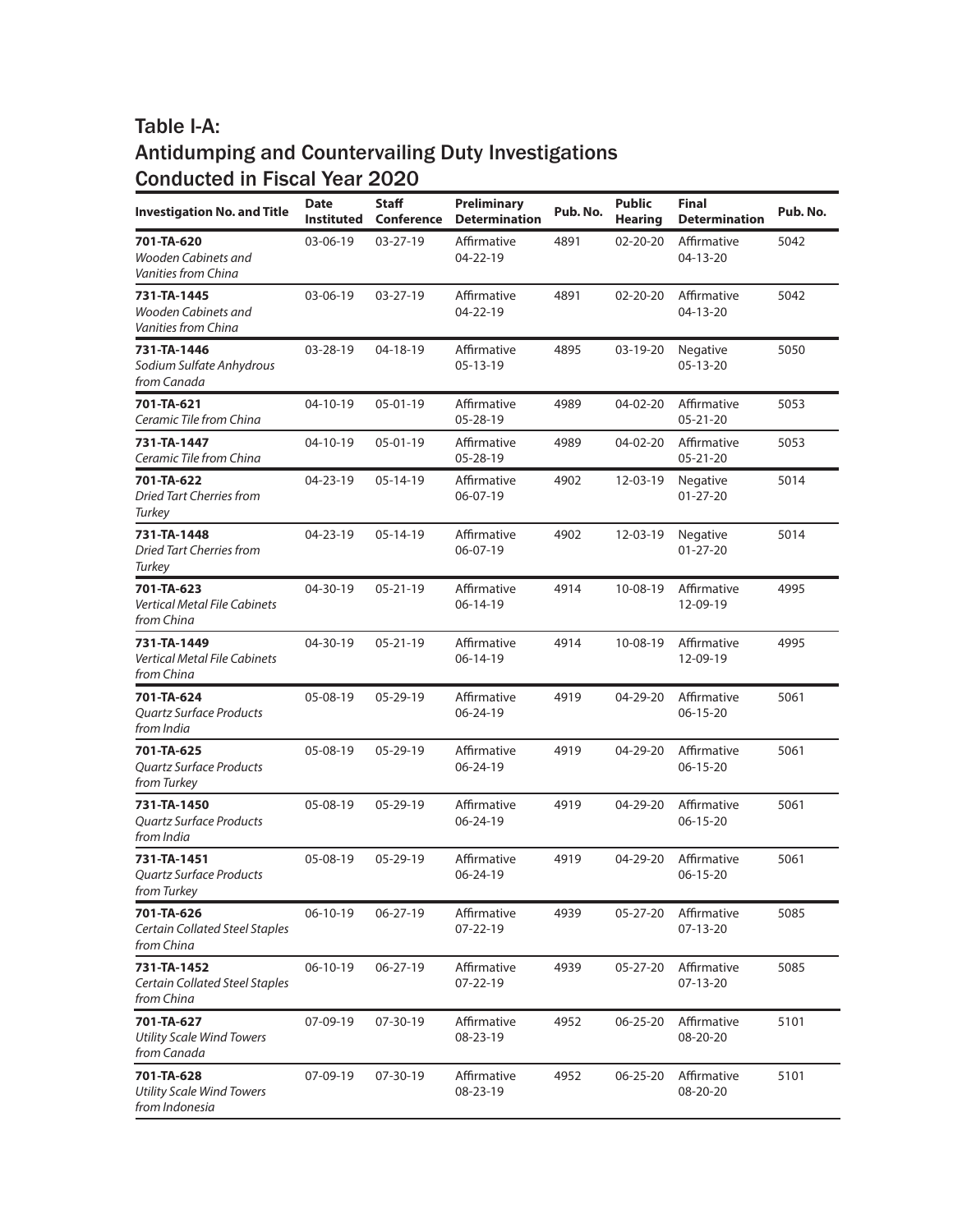| <b>Investigation No. and Title</b>                                    | <b>Date</b><br><b>Instituted</b> | <b>Staff</b><br>Conference | <b>Preliminary</b><br><b>Determination</b> | Pub. No. | <b>Public</b><br><b>Hearing</b> | <b>Final</b><br><b>Determination</b> | Pub. No. |
|-----------------------------------------------------------------------|----------------------------------|----------------------------|--------------------------------------------|----------|---------------------------------|--------------------------------------|----------|
| 701-TA-629<br><b>Utility Scale Wind Towers</b><br>from Vietnam        | 07-09-19                         | 07-30-19                   | Affirmative<br>08-23-19                    | 4952     | $06 - 25 - 20$                  | Affirmative<br>08-20-20              | 5101     |
| 731-TA-1458<br><b>Utility Scale Wind Towers</b><br>from Canada        | 07-09-19                         | $07 - 30 - 19$             | Affirmative<br>08-23-19                    | 4952     | $06 - 25 - 20$                  | Affirmative<br>08-20-20              | 5101     |
| 731-TA-1459<br><b>Utility Scale Wind Towers</b><br>from Indonesia     | 07-09-19                         | $07 - 30 - 19$             | Affirmative<br>08-23-19                    | 4952     | $06 - 25 - 20$                  | Affirmative<br>08-20-20              | 5101     |
| 731-TA-1460<br><b>Utility Scale Wind Towers</b><br>from Korea         | 07-09-19                         | $07 - 30 - 19$             | Affirmative<br>08-23-19                    | 4952     | $06 - 25 - 20$                  | Affirmative<br>08-20-20              | 5101     |
| 731-TA-1455<br>Polyethylene Terephthalate<br>("PET") Sheet from Korea | 07-09-19                         | 07-30-19                   | Affirmative<br>09-13-19                    | 4970     | $07-14-20$                      | Affirmative<br>09-03-20              | 5111     |
| 731-TA-1457<br>Polyethylene Terephthalate<br>("PET") Sheet from Oman  | 07-09-19                         | $07 - 30 - 19$             | Affirmative<br>09-13-19                    | 4970     | $07-14-20$                      | Affirmative<br>09-03-20              | 5111     |
| 701-TA-630<br><b>Glass Containers from China</b>                      | 09-25-19                         | $10-16-19$                 | Affirmative<br>$11 - 12 - 19$              | 4996     | 05-06-20                        | Negative<br>06-26-20                 | 5068     |
| 731-TA-1462<br>Glass Containers from China                            | 09-25-19                         | $10-16-19$                 | Affirmative<br>$11 - 12 - 19$              | 4996     | 05-06-20                        | N/A                                  | N/A      |
| 701-TA-631<br><b>Forged Steel Fittings</b><br>from India              | 10-23-19                         | $11 - 13 - 19$             | Affirmative<br>12-09-19                    | 5006     | N/A                             | N/A                                  | N/A      |
| 731-TA-1463<br><b>Forged Steel Fittings</b><br>from Korea             | 10-23-19                         | $11 - 13 - 19$             | Affirmative<br>12-09-19                    | 5006     | N/A                             | N/A                                  | N/A      |
| 731-TA-1464<br><b>Forged Steel Fittings</b><br>from Korea             | 10-23-19                         | $11 - 13 - 19$             | Affirmative<br>12-09-19                    | 5006     | N/A                             | N/A                                  | N/A      |
| 731-TA-1465<br>4th Tier Cigarettes from Korea                         | 12-18-19                         | $01 - 08 - 20$             | Affirmative<br>02-03-20                    | 5016     | N/A                             | N/A                                  | N/A      |
| 701-TA-632<br>Fluid End Blocks from China                             | 12-19-19                         | 01-09-20                   | Affirmative<br>02-03-20                    | 5017     | N/A                             | N/A                                  | N/A      |
| 701-TA-633<br>Fluid End Blocks from<br>Germany                        | 12-19-19                         | $01 - 09 - 20$             | Affirmative<br>02-03-20                    | 5017     | N/A                             | N/A                                  | N/A      |
| 701-TA-634<br>Fluid End Blocks from India                             | 12-19-19                         | 01-09-20                   | Affirmative<br>02-03-20                    | 5017     | N/A                             | N/A                                  | N/A      |
| 701-TA-635<br>Fluid End Blocks from Italy                             | 12-19-19                         | 01-09-20                   | Affirmative<br>$02 - 03 - 20$              | 5017     | N/A                             | N/A                                  | N/A      |
| 731-TA-1466<br>Fluid End Blocks<br>from Germany                       | 12-19-19                         | 01-09-20                   | Affirmative<br>02-03-20                    | 5017     | N/A                             | N/A                                  | N/A      |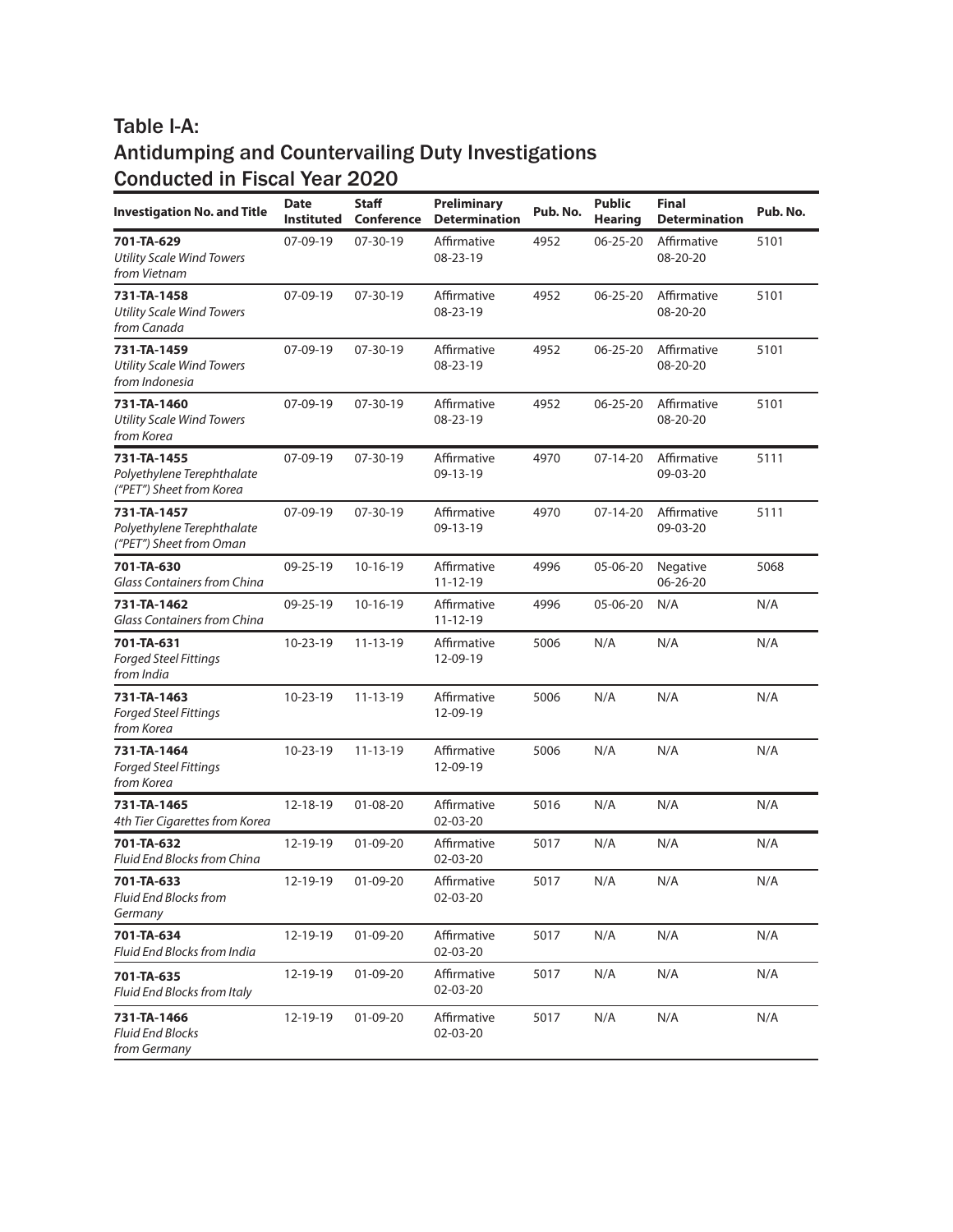| <b>Investigation No. and Title</b>                                        | <b>Date</b><br><b>Instituted</b> | <b>Staff</b><br>Conference | <b>Preliminary</b><br><b>Determination</b> | Pub. No. | <b>Public</b><br><b>Hearing</b> | <b>Final</b><br><b>Determination</b> | Pub. No. |
|---------------------------------------------------------------------------|----------------------------------|----------------------------|--------------------------------------------|----------|---------------------------------|--------------------------------------|----------|
| 731-TA-1467<br>Fluid End Blocks from India                                | 12-19-19                         | $01 - 09 - 20$             | Affirmative<br>02-03-20                    | 5017     | N/A                             | N/A                                  | N/A      |
| 731-TA-1468<br>Fluid End Blocks from Italy                                | 12-19-19                         | $01 - 09 - 20$             | Affirmative<br>02-03-20                    | 5017     | N/A                             | N/A                                  | N/A      |
| 701-TA-636<br>Wood Mouldings and<br>Millwork Products from China          | $01 - 08 - 20$                   | 01-29-20                   | Affirmative<br>02-24-20                    | 5030     | N/A                             | N/A                                  | N/A      |
| 731-TA-1469<br>Wood Mouldings and<br><b>Millwork Products from Brazil</b> | $01 - 08 - 20$                   | $01 - 29 - 20$             | Affirmative<br>02-24-20                    | 5030     | N/A                             | N/A                                  | N/A      |
| 731-TA-1470<br>Wood Mouldings and<br>Millwork Products from China         | $01 - 08 - 20$                   | $01 - 29 - 20$             | Affirmative<br>02-24-20                    | 5030     | N/A                             | N/A                                  | N/A      |
| 701-TA-637<br><b>Vertical Shaft Engines</b><br>from China                 | $01 - 15 - 20$                   | 02-05-20                   | Affirmative<br>03-02-20                    | 5034     | N/A                             | N/A                                  | N/A      |
| 731-TA-1471<br><b>Vertical Shaft Engines</b><br>from China                | $01 - 15 - 20$                   | 02-05-20                   | Affirmative<br>03-02-20                    | 5034     | N/A                             | N/A                                  | N/A      |
| 731-TA-1472<br>Difluoromethane (R-32)<br>from China                       | $01 - 23 - 20$                   | $02 - 13 - 20$             | Affirmative<br>03-09-20                    | 5036     | N/A                             | N/A                                  | N/A      |
| 701-TA-638<br><b>Corrosion Inhibitors</b><br>from China                   | 02-05-20                         | $02 - 26 - 20$             | Affirmative<br>03-23-20                    | 4547     | N/A                             | N/A                                  | N/A      |
| 731-TA-1473<br><b>Corrosion Inhibitors</b><br>from China                  | 02-05-20                         | $02 - 26 - 20$             | Affirmative<br>03-23-20                    | 4547     | N/A                             | N/A                                  | N/A      |
| 731-TA-1474<br>Ultra-High Molecular Weight<br>Polyethylene from Korea     | 03-04-20                         | 03-24-20                   | Affirmative<br>04-20-20                    | 5048     | N/A                             | N/A                                  | N/A      |
| 701-TA-639<br>Common Alloy Aluminum<br>Sheet from Bahrain                 | 03-09-20                         | 03-30-20                   | Affirmative<br>04-23-20                    | 5049     | N/A                             | N/A                                  | N/A      |
| 701-TA-640<br>Common Alloy Aluminum<br>Sheet from Brazil                  | 03-09-20                         | 03-30-20                   | Affirmative<br>04-23-20                    | 5049     | N/A                             | N/A                                  | N/A      |
| 701-TA-641<br>Common Alloy Aluminum<br>Sheet from India                   | 03-09-20                         | 03-30-20                   | Affirmative<br>04-23-20                    | 5049     | N/A                             | N/A                                  | N/A      |
| 701-TA-642<br>Common Alloy Aluminum<br><b>Sheet from Turkey</b>           | 03-09-20                         | 03-30-20                   | Affirmative<br>04-23-20                    | 5049     | N/A                             | N/A                                  | N/A      |
| 731-TA-1475<br>Common Alloy Aluminum<br>Sheet from Bahrain                | 03-09-20                         | 03-30-20                   | Affirmative<br>04-23-20                    | 5049     | N/A                             | N/A                                  | N/A      |
| 731-TA-1476<br>Common Alloy Aluminum<br><b>Sheet from Brazil</b>          | 03-09-20                         | 03-30-20                   | Affirmative<br>04-23-20                    | 5049     | N/A                             | N/A                                  | N/A      |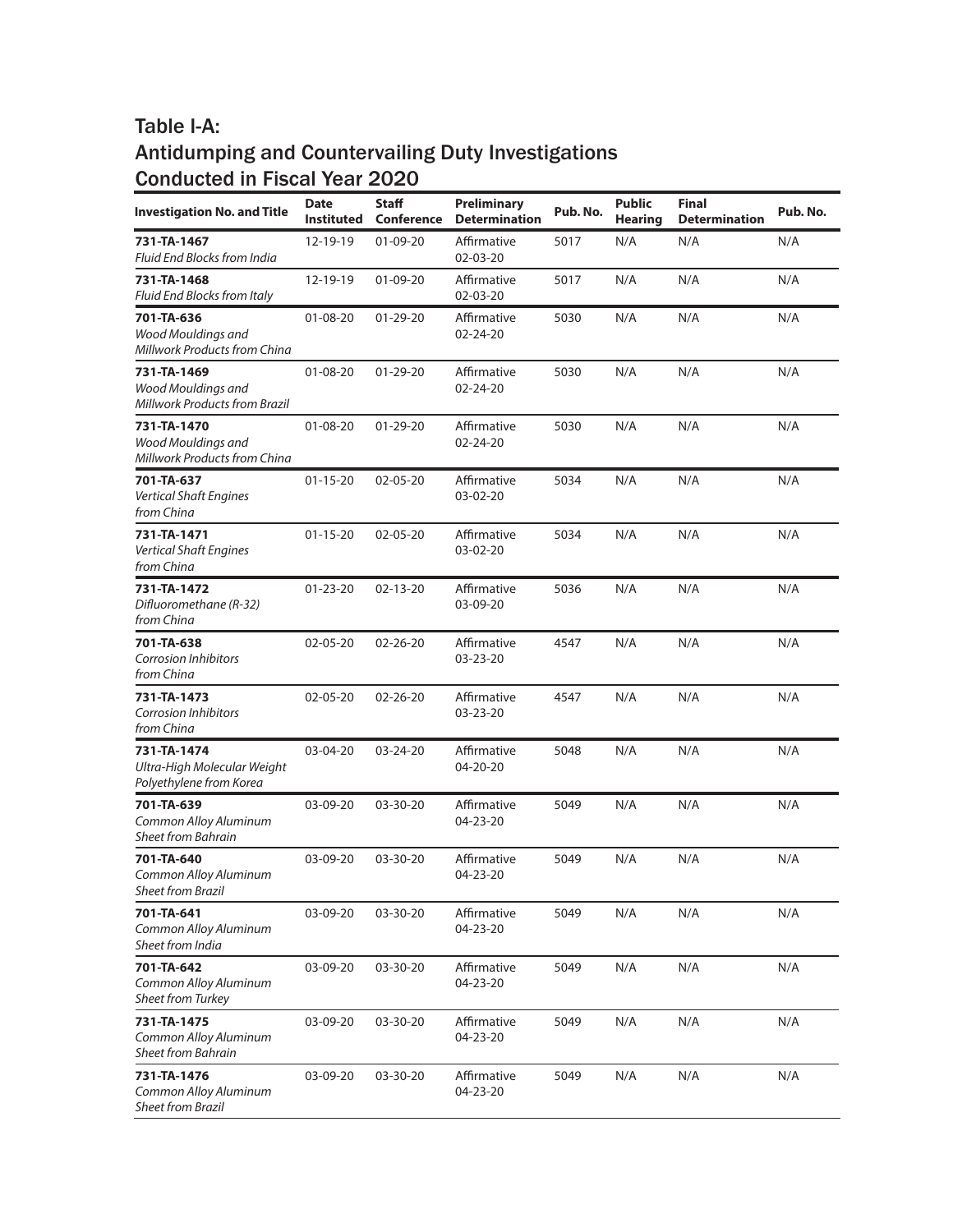| <b>Investigation No. and Title</b>                                | <b>Date</b><br><b>Instituted</b> | <b>Staff</b><br>Conference | <b>Preliminary</b><br><b>Determination</b> | Pub. No. | <b>Public</b><br><b>Hearing</b> | <b>Final</b><br><b>Determination</b> | Pub. No. |
|-------------------------------------------------------------------|----------------------------------|----------------------------|--------------------------------------------|----------|---------------------------------|--------------------------------------|----------|
| 731-TA-1477<br>Common Alloy Aluminum<br><b>Sheet from Croatia</b> | 03-09-20                         | 03-30-20                   | Affirmative<br>04-23-20                    | 5049     | N/A                             | N/A                                  | N/A      |
| 731-TA-1478<br>Common Alloy Aluminum<br><b>Sheet from Egypt</b>   | $03-09-20$                       | 03-30-20                   | Affirmative<br>04-23-20                    | 5049     | N/A                             | N/A                                  | N/A      |
| 731-TA-1479<br>Common Alloy Aluminum<br>Sheet from Germany        | 03-09-20                         | 03-30-20                   | Affirmative<br>$04 - 23 - 20$              | 5049     | N/A                             | N/A                                  | N/A      |
| 731-TA-1480<br>Common Alloy Aluminum<br><b>Sheet from Greece</b>  | 03-09-20                         | 03-30-20                   | Affirmative<br>$04 - 23 - 20$              | 5049     | N/A                             | N/A                                  | N/A      |
| 731-TA-1481<br>Common Alloy Aluminum<br>Sheet from India          | 03-09-20                         | 03-30-20                   | Affirmative<br>04-23-20                    | 5049     | N/A                             | N/A                                  | N/A      |
| 731-TA-1482<br>Common Alloy Aluminum<br>Sheet from Indonesia      | 03-09-20                         | 03-30-20                   | Affirmative<br>04-23-20                    | 5049     | N/A                             | N/A                                  | N/A      |
| 731-TA-1483<br>Common Alloy Aluminum<br>Sheet from Italy          | 03-09-20                         | 03-30-20                   | Affirmative<br>04-23-20                    | 5049     | N/A                             | N/A                                  | N/A      |
| 731-TA-1484<br>Common Alloy Aluminum<br>Sheet from Korea          | 03-09-20                         | 03-30-20                   | Affirmative<br>04-23-20                    | 5049     | N/A                             | N/A                                  | N/A      |
| 731-TA-1485<br>Common Alloy Aluminum<br><b>Sheet from Oman</b>    | 03-09-20                         | 03-30-20                   | Affirmative<br>04-23-20                    | 5049     | N/A                             | N/A                                  | N/A      |
| 731-TA-1486<br>Common Alloy Aluminum<br>Sheet from Romania        | 03-09-20                         | 03-30-20                   | Affirmative<br>04-23-20                    | 5049     | N/A                             | N/A                                  | N/A      |
| 731-TA-1487<br>Common Alloy Aluminum<br><b>Sheet from Serbia</b>  | 03-09-20                         | 03-30-20                   | Affirmative<br>04-23-20                    | 5049     | N/A                             | N/A                                  | N/A      |
| 731-TA-1488<br>Common Alloy Aluminum<br>Sheet from Slovenia       | 03-09-20                         | 03-30-20                   | Affirmative<br>04-23-20                    | 5049     | N/A                             | N/A                                  | N/A      |
| 731-TA-1489<br>Common Alloy Aluminum<br>Sheet from South Africa   | 03-09-20                         | 03-30-20                   | Affirmative<br>04-23-20                    | 5049     | N/A                             | N/A                                  | N/A      |
| 731-TA-1490<br>Common Alloy Aluminum<br><b>Sheet from Spain</b>   | 03-09-20                         | 03-30-20                   | Affirmative<br>04-23-20                    | 5049     | N/A                             | N/A                                  | N/A      |
| 731-TA-1491<br>Common Alloy Aluminum<br><b>Sheet from Taiwan</b>  | 03-09-20                         | 03-30-20                   | Affirmative<br>04-23-20                    | 5049     | N/A                             | N/A                                  | N/A      |
| 731-TA-1492<br>Common Alloy Aluminum<br>Sheet from Turkey         | 03-09-20                         | 03-30-20                   | Affirmative<br>04-23-20                    | 5049     | N/A                             | N/A                                  | N/A      |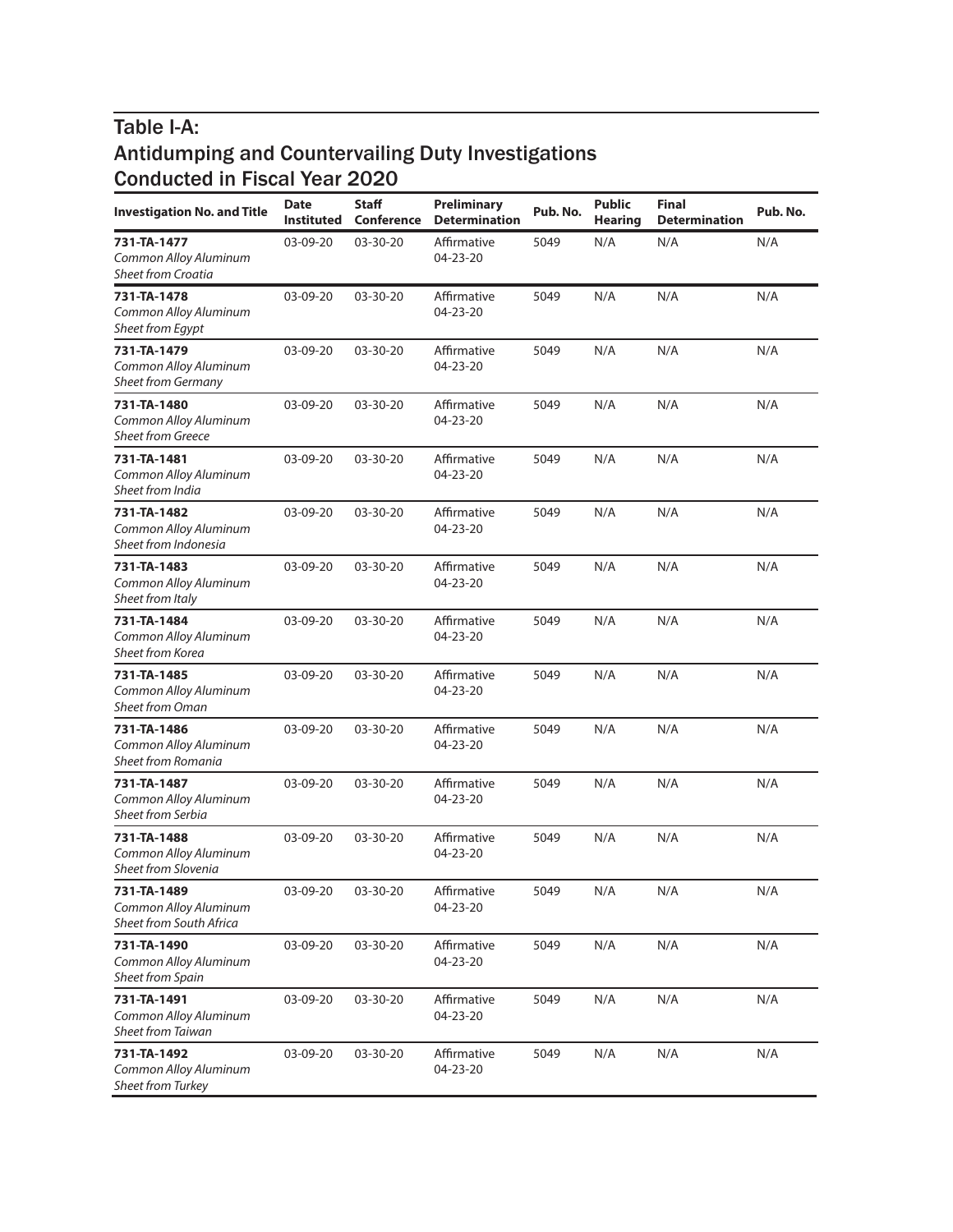| <b>Investigation No. and Title</b>                                             | <b>Date</b><br><b>Instituted</b> | <b>Staff</b><br><b>Conference</b> | <b>Preliminary</b><br><b>Determination</b> | Pub. No. | <b>Public</b><br><b>Hearing</b> | <b>Final</b><br><b>Determination</b> | Pub. No. |
|--------------------------------------------------------------------------------|----------------------------------|-----------------------------------|--------------------------------------------|----------|---------------------------------|--------------------------------------|----------|
| 701-TA-643<br><b>Small Vertical Shaft Engines</b><br>from China                | $03 - 20 - 20$                   | Via written<br>submitions         | Affirmative<br>05-04-20                    | 5054     | N/A                             | N/A                                  | N/A      |
| 731-TA-1493<br><b>Small Vertical Shaft Engines</b><br>from China               | $03 - 20 - 20$                   | Via written<br>submitions         | Affirmative<br>05-04-20                    | 5054     | N/A                             | N/A                                  | N/A      |
| 701-TA-644<br>Non-Refillable Steel Cylinders<br>from China                     | 03-30-20                         | Via written<br>submitions         | Affirmative<br>$05-11-20$                  | 5057     | N/A                             | N/A                                  | N/A      |
| 731-TA-1494<br>Non-Refillable Steel Cylinders<br>from China                    | 03-30-20                         | Via written<br>submitions         | Affirmative<br>$05-11-20$                  | 5057     | N/A                             | N/A                                  | N/A      |
| 701-TA-645<br>Mattresses from China                                            | 04-01-20                         | Via written<br>submitions         | Affirmative<br>$05-15-20$                  | 5059     | N/A                             | N/A                                  | N/A      |
| 731-TA-1495<br>Mattresses from Cambodia                                        | 04-01-20                         | Via written<br>submitions         | Affirmative<br>$05 - 15 - 20$              | 5059     | N/A                             | N/A                                  | N/A      |
| 731-TA-1496<br>Mattresses from Indonesia                                       | 04-01-20                         | Via written<br>submitions         | Affirmative<br>$05 - 15 - 20$              | 5059     | N/A                             | N/A                                  | N/A      |
| 731-TA-1497<br><b>Mattresses from Malaysia</b>                                 | $04 - 01 - 20$                   | Via written<br>submitions         | Affirmative<br>$05 - 15 - 20$              | 5059     | N/A                             | N/A                                  | N/A      |
| 731-TA-1498<br>Mattresses from Serbia                                          | 04-01-20                         | Via written<br>submitions         | Affirmative<br>$05 - 15 - 20$              | 5059     | N/A                             | N/A                                  | N/A      |
| 731-TA-1499<br><b>Mattresses from Thailand</b>                                 | 04-01-20                         | Via written<br>submitions         | Affirmative<br>$05 - 15 - 20$              | 5059     | N/A                             | N/A                                  | N/A      |
| 731-TA-1500<br><b>Mattresses from Turkey</b>                                   | 04-01-20                         | Via written<br>submitions         | Affirmative<br>$05 - 15 - 20$              | 5059     | N/A                             | N/A                                  | N/A      |
| 731-TA-1501<br>Mattresses from Vietnam                                         | 04-01-20                         | Via written<br>submitions         | Affirmative<br>$05 - 15 - 20$              | 5059     | N/A                             | N/A                                  | N/A      |
| 701-TA-646<br>Prestressed Concrete Steel<br>Wire Strand from Turkey            | 04-17-20                         | Via written<br>submitions         | Affirmative<br>06-01-20                    | 5062     | N/A                             | N/A                                  | N/A      |
| 731-TA-1502<br><b>Prestressed Concrete Steel</b><br>Wire Strand from Argentina | 04-17-20                         | Via written<br>submitions         | Affirmative<br>$06 - 01 - 20$              | 5062     | N/A                             | N/A                                  | N/A      |
| 731-TA-1503<br>Prestressed Concrete Steel<br>Wire Strand from Colombia         | 04-17-20                         | Via written<br>submitions         | Affirmative<br>06-01-20                    | 5062     | N/A                             | N/A                                  | N/A      |
| 731-TA-1504<br>Prestressed Concrete Steel<br>Wire Strand from Egypt            | 04-17-20                         | Via written<br>submitions         | Affirmative<br>06-01-20                    | 5062     | N/A                             | N/A                                  | N/A      |
| 731-TA-1505<br><b>Prestressed Concrete Steel</b><br>Wire Strand from Indonesia | 04-17-20                         | Via written<br>submitions         | Affirmative<br>06-01-20                    | 5062     | N/A                             | N/A                                  | N/A      |
| 731-TA-1506<br><b>Prestressed Concrete Steel</b><br>Wire Strand from Italy     | 04-17-20                         | Via written<br>submitions         | Affirmative<br>06-01-20                    | 5062     | N/A                             | N/A                                  | N/A      |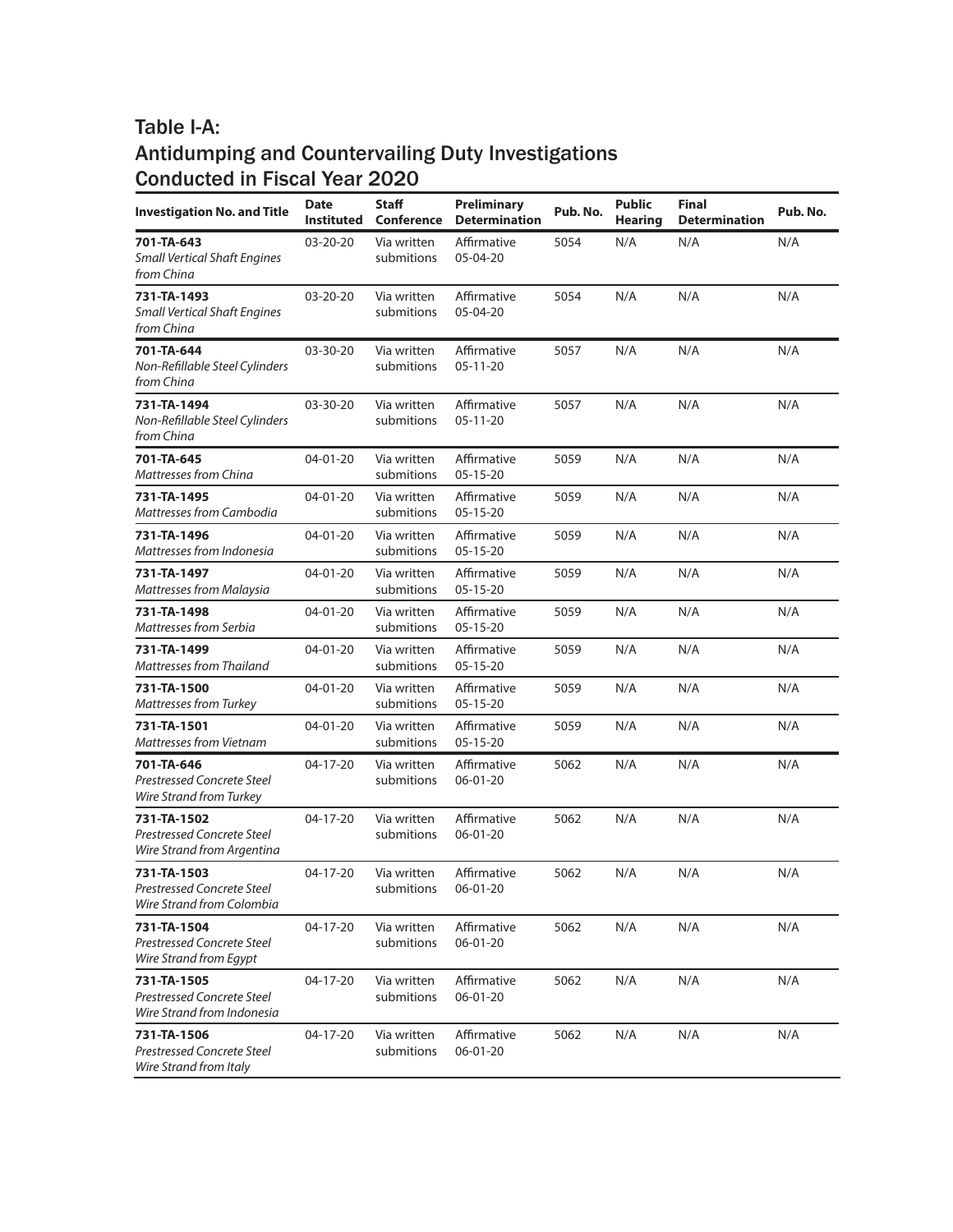| <b>Investigation No. and Title</b>                                                    | <b>Date</b><br><b>Instituted</b> | <b>Staff</b><br><b>Conference</b> | <b>Preliminary</b><br><b>Determination</b> | Pub. No. | <b>Public</b><br><b>Hearing</b> | <b>Final</b><br><b>Determination</b> | Pub. No. |
|---------------------------------------------------------------------------------------|----------------------------------|-----------------------------------|--------------------------------------------|----------|---------------------------------|--------------------------------------|----------|
| 731-TA-1508<br><b>Prestressed Concrete Steel</b><br>Wire Strand from Netherlands      | 04-17-20                         | Via written<br>submitions         | Affirmative<br>06-01-20                    | 5062     | N/A                             | N/A                                  | N/A      |
| 731-TA-1509<br><b>Prestressed Concrete Steel</b><br>Wire Strand from<br>Saudi Arabia  | 04-17-20                         | Via written<br>submitions         | Affirmative<br>$06 - 01 - 20$              | 5062     | N/A                             | N/A                                  | N/A      |
| 731-TA-1510<br><b>Prestressed Concrete Steel</b><br>Wire Strand from South Africa     | 04-17-20                         | Via written<br>submitions         | Affirmative<br>06-01-20                    | 5062     | N/A                             | N/A                                  | N/A      |
| 731-TA-1511<br><b>Prestressed Concrete Steel</b><br>Wire Strand from Spain            | 04-17-20                         | Via written<br>submitions         | Affirmative<br>06-01-20                    | 5062     | N/A                             | N/A                                  | N/A      |
| 731-TA-1512<br><b>Prestressed Concrete Steel</b><br>Wire Strand from Taiwan           | 04-17-20                         | Via written<br>submitions         | Affirmative<br>06-01-20                    | 5062     | N/A                             | N/A                                  | N/A      |
| 731-TA-1513<br><b>Prestressed Concrete Steel</b><br>Wire Strand from Tunisia          | $04 - 17 - 20$                   | Via written<br>submitions         | Affirmative<br>06-01-20                    | 5062     | N/A                             | N/A                                  | N/A      |
| 731-TA-1514<br><b>Prestressed Concrete Steel</b><br><b>Wire Strand from Turkey</b>    | 04-17-20                         | Via written<br>submitions         | Affirmative<br>06-01-20                    | 5062     | N/A                             | N/A                                  | N/A      |
| 731-TA-1515<br><b>Prestressed Concrete Steel</b><br>Wire Strand from Ukraine          | 04-17-20                         | Via written<br>submitions         | Affirmative<br>06-01-20                    | 5062     | N/A                             | N/A                                  | N/A      |
| 731-TA-1516<br>Prestressed Concrete Steel<br>Wire Strand from United<br>Arab Emirates | 04-17-20                         | Via written<br>submitions         | Affirmative<br>06-01-20                    | 5062     | N/A                             | N/A                                  | N/A      |
| 701-TA-647<br>Passenger Vehicle and Light<br>Truck Tires from Vietnam                 | 05-13-20                         | Via written<br>submitions         | Affirmative<br>07-17-20                    | N/A      | N/A                             | N/A                                  | N/A      |
| 731-TA-1517<br>Passenger Vehicle and Light<br>Truck Tires from Korea                  | 05-13-20                         | Via written<br>submitions         | Affirmative<br>07-17-20                    | N/A      | N/A                             | N/A                                  | N/A      |
| 731-TA-1518<br>Passenger Vehicle and Light<br><b>Truck Tires from Taiwan</b>          | $05 - 13 - 20$                   | Via written<br>submitions         | Affirmative<br>07-17-20                    | N/A      | N/A                             | N/A                                  | N/A      |
| 731-TA-1519<br>Passenger Vehicle and Light<br><b>Truck Tires from Thailand</b>        | 05-13-20                         | Via written<br>submitions         | Affirmative<br>07-17-20                    | N/A      | N/A                             | N/A                                  | N/A      |
| 731-TA-1520<br>Passenger Vehicle and Light<br>Truck Tires from Vietnam                | 05-13-20                         | Via written<br>submitions         | Affirmative<br>07-17-20                    | N/A      | N/A                             | N/A                                  | N/A      |
| 701-TA-648<br>Walk-Behind Lawn Mowers<br>from China                                   | 05-27-20                         | Via written<br>submitions         | Affirmative<br>07-10-20                    | N/A      | N/A                             | N/A                                  | N/A      |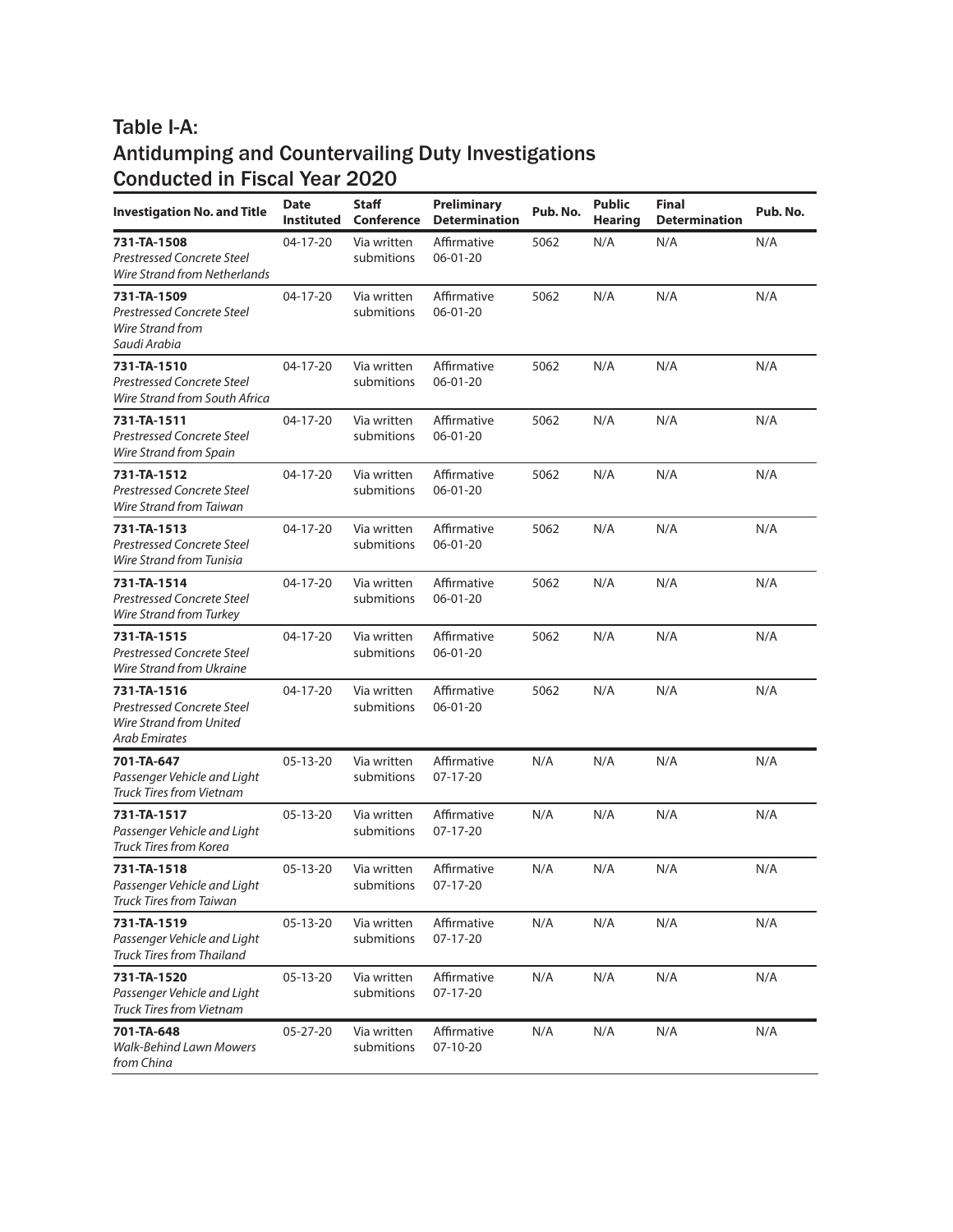| <b>Investigation No. and Title</b>                                                                            | <b>Date</b><br><b>Instituted</b> | <b>Staff</b><br>Conference | Preliminary<br><b>Determination</b> | Pub. No. | <b>Public</b><br><b>Hearing</b> | <b>Final</b><br><b>Determination</b> | Pub. No. |
|---------------------------------------------------------------------------------------------------------------|----------------------------------|----------------------------|-------------------------------------|----------|---------------------------------|--------------------------------------|----------|
| 731-TA-1521<br>Walk-Behind Lawn Mowers<br>from China                                                          | $05 - 27 - 20$                   | Via written<br>submitions  | Affirmative<br>07-10-20             | N/A      | N/A                             | N/A                                  | N/A      |
| 731-TA-1522<br>Walk-Behind Lawn Mowers<br>from Vietnam                                                        | 05-27-20                         | Via written<br>submitions  | Affirmative<br>07-10-20             | N/A      | N/A                             | N/A                                  | N/A      |
| 701-TA-649<br><b>Twist Ties from China</b>                                                                    | 06-29-20                         | 07-17-20                   | Affirmative<br>08-10-20             | 5104     | N/A                             | N/A                                  | N/A      |
| 731-TA-1523<br><b>Twist Ties from China</b>                                                                   | 06-29-20                         | $07-17-20$                 | Affirmative<br>08-10-20             | 5104     | N/A                             | N/A                                  | N/A      |
| 701-TA-650<br>Phosphate Fertilizers<br>from Morocco                                                           | 06-29-20                         | $07-17-20$                 | Affirmative<br>08-10-20             | 5105     | N/A                             | N/A                                  | N/A      |
| 701-TA-651<br><b>Phosphate Fertilizers</b><br>from Russia                                                     | 06-29-20                         | 07-17-20                   | Affirmative<br>08-10-20             | 5105     | N/A                             | N/A                                  | N/A      |
| 701-TA-652<br>Silicon Metal from<br>Kazakhstan                                                                | 07-01-20                         | $07 - 21 - 20$             | Affirmative<br>08-14-20             | 5107     | N/A                             | N/A                                  | N/A      |
| 731-TA-1524<br>Silicon Metal from Bosnia-<br>Herzegovina                                                      | $07 - 01 - 20$                   | $07 - 21 - 20$             | Affirmative<br>08-14-20             | 5107     | N/A                             | N/A                                  | N/A      |
| 731-TA-1525<br>Silicon Metal from Iceland                                                                     | $07 - 01 - 20$                   | $07 - 21 - 20$             | Affirmative<br>08-14-20             | 5107     | N/A                             | N/A                                  | N/A      |
| 731-TA-1526<br>Silicon Metal from Malaysia                                                                    | 07-01-20                         | $07 - 21 - 20$             | Affirmative<br>08-14-20             | 5107     | N/A                             | N/A                                  | N/A      |
| 701-TA-653<br><b>Standard Steel Welded Wire</b><br><b>Mesh from Mexico</b>                                    | $07 - 01 - 20$                   | $07 - 21 - 20$             | Affirmative<br>08-14-20             | 5109     | N/A                             | N/A                                  | N/A      |
| 731-TA-1527<br><b>Standard Steel Welded Wire</b><br><b>Mesh from Mexico</b>                                   | $07 - 01 - 20$                   | $07 - 21 - 20$             | Affirmative<br>08-14-20             | 5109     | N/A                             | N/A                                  | N/A      |
| 731-TA-1528<br>Seamless Refined Copper Pipe<br>and Tube from Vietnam                                          | $07 - 01 - 20$                   | $07 - 21 - 20$             | Affirmative<br>08-14-20             | 5108     | N/A                             | N/A                                  | N/A      |
| 701-TA-654<br>Seamless Carbon and Alloy<br>Steel Standard, Line, and<br>Pressure Pipe from Korea              | 07-09-20                         | 07-29-20                   | Affirmative<br>08-24-20             | 5114     | N/A                             | N/A                                  | N/A      |
| 701-TA-655<br>Seamless Carbon and Alloy<br>Steel Standard, Line, and<br>Pressure Pipe from Russia             | 07-09-20                         | 07-29-20                   | Affirmative<br>08-24-20             | 5114     | N/A                             | N/A                                  | N/A      |
| 731-TA-1529<br>Seamless Carbon and Alloy<br>Steel Standard, Line, and<br>Pressure Pipe from<br>Czech Republic | 07-09-20                         | 07-29-20                   | Affirmative<br>08-24-20             | 5114     | N/A                             | N/A                                  | N/A      |